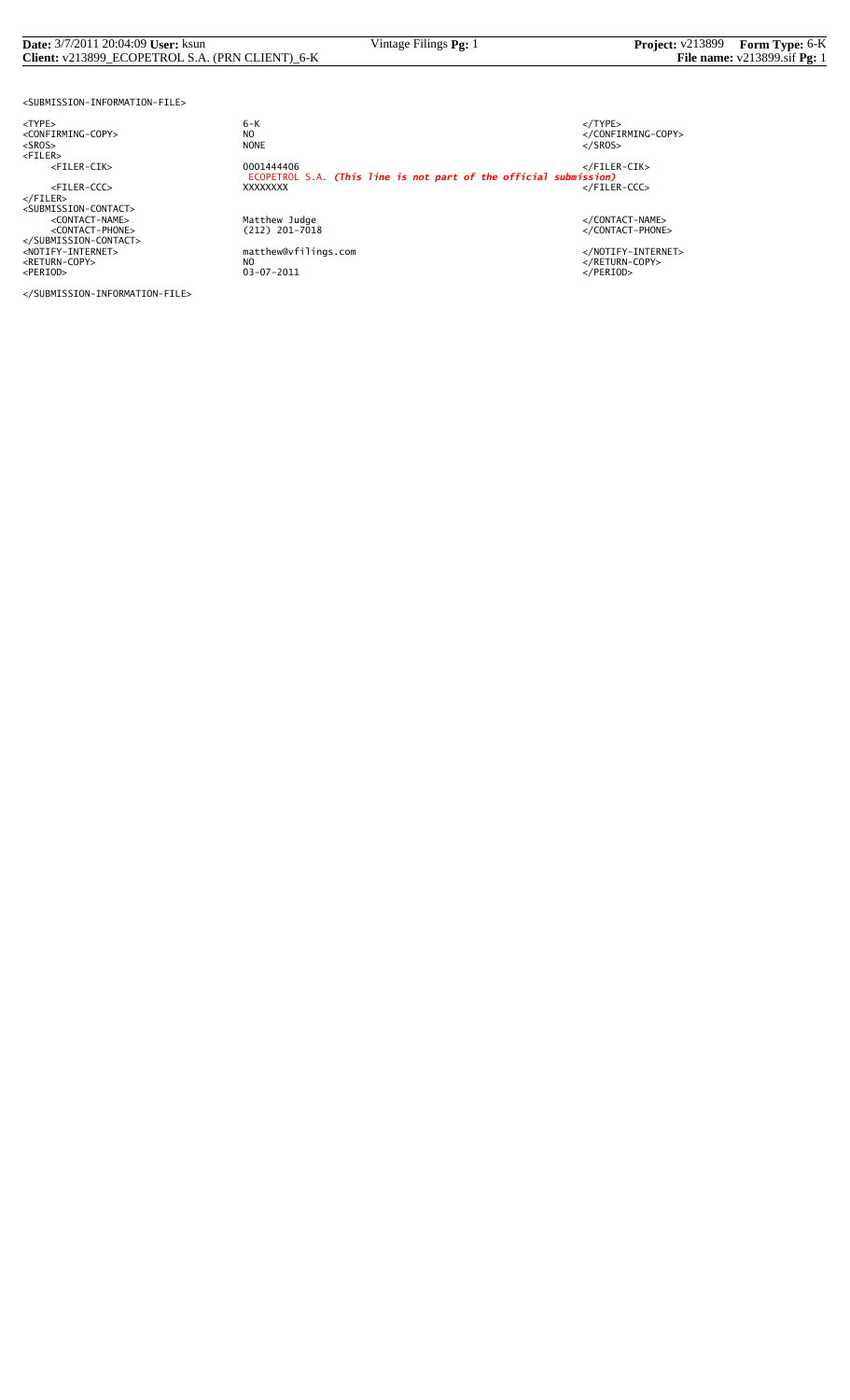#### **SECURITIES AND EXCHANGE COMMISSION Washington, D.C. 20549**

 $\overline{a}$ 

 $\overline{a}$ 

 $\overline{a}$ 

 $\overline{a}$ 

#### **FORM 6-K REPORT OF FOREIGN PRIVATE ISSUER PURSUANT TO RULE 13a-16 OR 15d-16 OF THE SECURITIES EXCHANGE ACT OF 1934**

March 2011

Commission File Number: 333-153452

**ECOPETROL S.A.**

*(Exact name of registrant as specified in its Charter)*  $\overline{a}$ 

> Carrera 7 No. 37 – 69 BOGOTA – COLOMBIA

*(Address of registrant's principal executive offices)*

Indicate by check mark whether the registrant files or will file annual reports under cover Form 20-F or Form 40-F.

Form 20-F  $\boxtimes$  Form 40-F  $\Box$ 

Indicate by check mark if the registrant is submitting the Form 6-K in paper as permitted by Regulation S-T Rule 101(b)(1):

 $Yes$   $\Box$  No  $\boxtimes$ 

Indicate by check mark if the registrant is submitting the Form 6-K in paper as permitted by Regulation S-T Rule 101(b)(7):

 $Yes$   $\Box$  No  $\boxtimes$ 

Indicate by check mark whether by furnishing the information contained in this Form, the registrant is also thereby furnishing the information to the Commission pursuant to Rule 12g3-2(b) under the Securities Exchange Act of 1934.

Yes □ No ⊠

If "Yes" is marked, indicate below the file number assigned to the registrant in connection with Rule  $12g3-2(b)$ : 82- $N/A$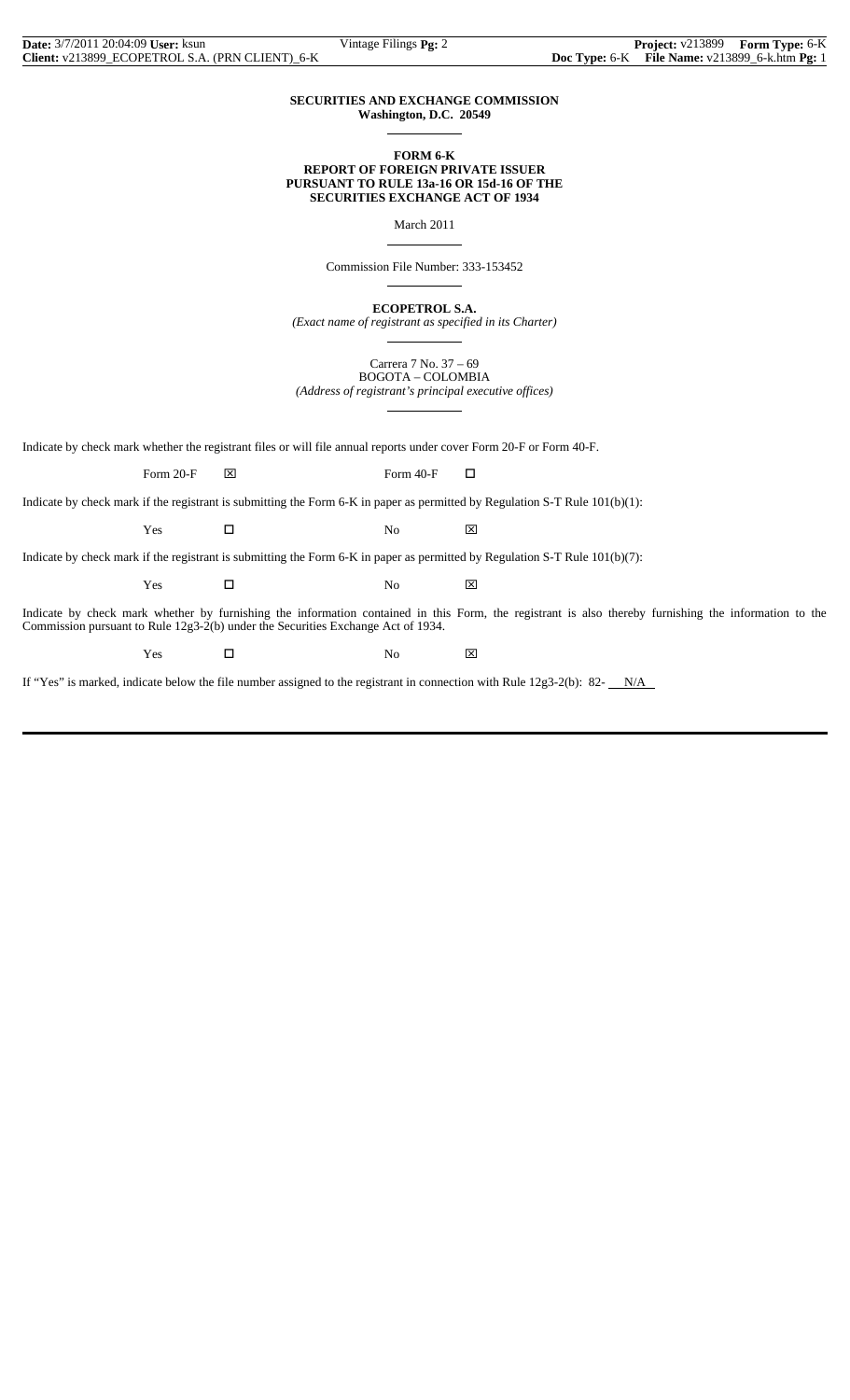PRESS RELEASE



#### **Ecopetrol Adopts Measures to Guarantee Adequate Shareholder Representation at the General Shareholders' Meeting to be Held on March 24, 2011**

In accordance with articles 2.3.1.1. and 2.3.1.2. of Resolution 1200 of 1995, as supplemented by article 1 of Resolution 116 of 2002, the Board of Directors of Ecopetrol S.A. (NYSE: EC; BVC: ECOPETROL; BVL: EC; TSX: ECP) ("Ecopetrol" or the "Company") in its extraordinary session held on February 25, 2011, approved the following measures designed to guarantee the adequate representation of shareholders at the General Shareholders' Meeting to be held on March 24, 2011:

- 1. Ordered the Company's management to inform shareholders of the right to be represented at the General Shareholders' Meeting through a proxy and indicate the legal requirements under Colombian commercial law for proxies granted for this purpose.
- 2. Ordered Company employees participating in the review of proxies granted by shareholders that proxies which fail to meet minimum Colombian legal requirements will not be considered valid.
- 3. Ordered the Company's management to inform shareholders that proxies cannot be granted to individuals associated either directly or indirectly with the Company's management or any Ecopetrol employee.
- 4. Appointed the Legal Vice Presidency as the area responsible for the review of the proxies.
- 5. Ordered the Company's management to inform Company administrators and employees that they cannot recommend to shareholders that they vote for a specific list.
- 6. Ordered the Company's management to inform administrators and employees not to suggest, coordinate or agree with shareholders on the submission of shareholder proposals during the General Shareholders' Meeting.
- 7. Ordered the Company's management to inform administrators and employees not to suggest, coordinate or agree with shareholders voting in favor of or against any shareholder proposal presented at the General Shareholders' meeting.
- 8. Stipulated that the Company's management adopt all necessary measures for Company employees to act neutrally when interacting with shareholders.
- 9. Appointed the General Secretary of Ecopetrol responsible for verifying adequate compliance with these measures.

#### ENERGÍA PARA EL **FUTURO**

Dirección de Relacionamiento con el Inversionista Tel: 2345190 – Fax: 2345648 investors@ecopetrol.com.co www.ecopetrol.com.co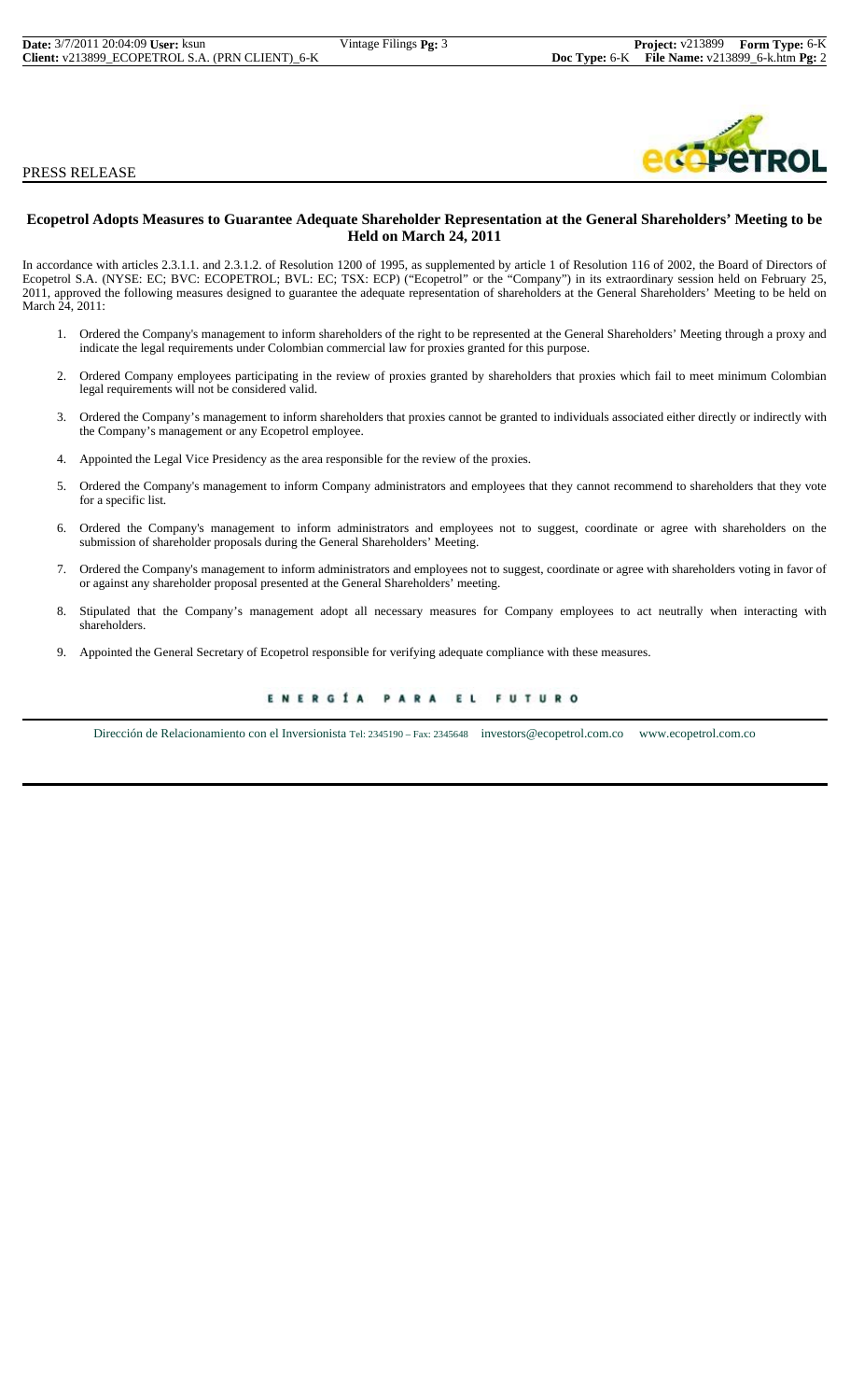# br

#### PRESS RELEASE

The aforementioned measures adopted by the members of Ecopetrol's Board of Directors, designed to ensure compliance of articles 2.3.1.1. and 2.3.1.2. of Resolution 1200 of 1995, were made public by the Chairman of the Board of Directors through the *Superintendente Delegado para Emisores* of the *Superintendencia de Valores of Colombia* prior to the General Shareholders' Meeting.

#### **Bogota, Colombia, March 7, 2011**

*Ecopetrol is Colombia's largest integrated oil & gas company, where it accounts for 60% of total production. It is one of the top 50 oil companies in the world and the fourth largest oil company in Latin America. The Company is also involved in exploration and production activities in Brazil, Peru and the United States Gulf Coast, and owns the main refineries in Colombia, most of the network of oil and multiple purpose pipelines in the country, petrochemical plants, and it is entering into the biofuels business.*

*This release contains forward-looking statements relating to the prospects of the business, estimates for operating and financial results, and those related to growth prospects of Ecopetrol. These are merely projections and, as such, are based exclusively on the expectations of management concerning the future of the business and its continued access to capital to fund the Company's business plan. Such forward-looking statements depend, substantially, on changes in market conditions, government regulations, competitive pressures, the performance of the Colombian economy and the industry, among other factors; therefore, they are subject to change without prior notice.*

#### **Contact us for any additional information:**

**Investor Relations Alejandro Giraldo** Phone: +571-234-5190 Email: investors@ecopetrol.com.co

------------------------------------------

**Media Relations (Colombia) Mauricio Téllez** Phone: + 571-2345377 Fax: +571-2344480 Email: mtellez@ecopetrol.com.co

Website: www.ecopetrol.com.co

ENERGÍA PARA EL FUTURO

Dirección de Relacionamiento con el Inversionista Tel: 2345190 – Fax: 2345648 investors@ecopetrol.com.co www.ecopetrol.com.co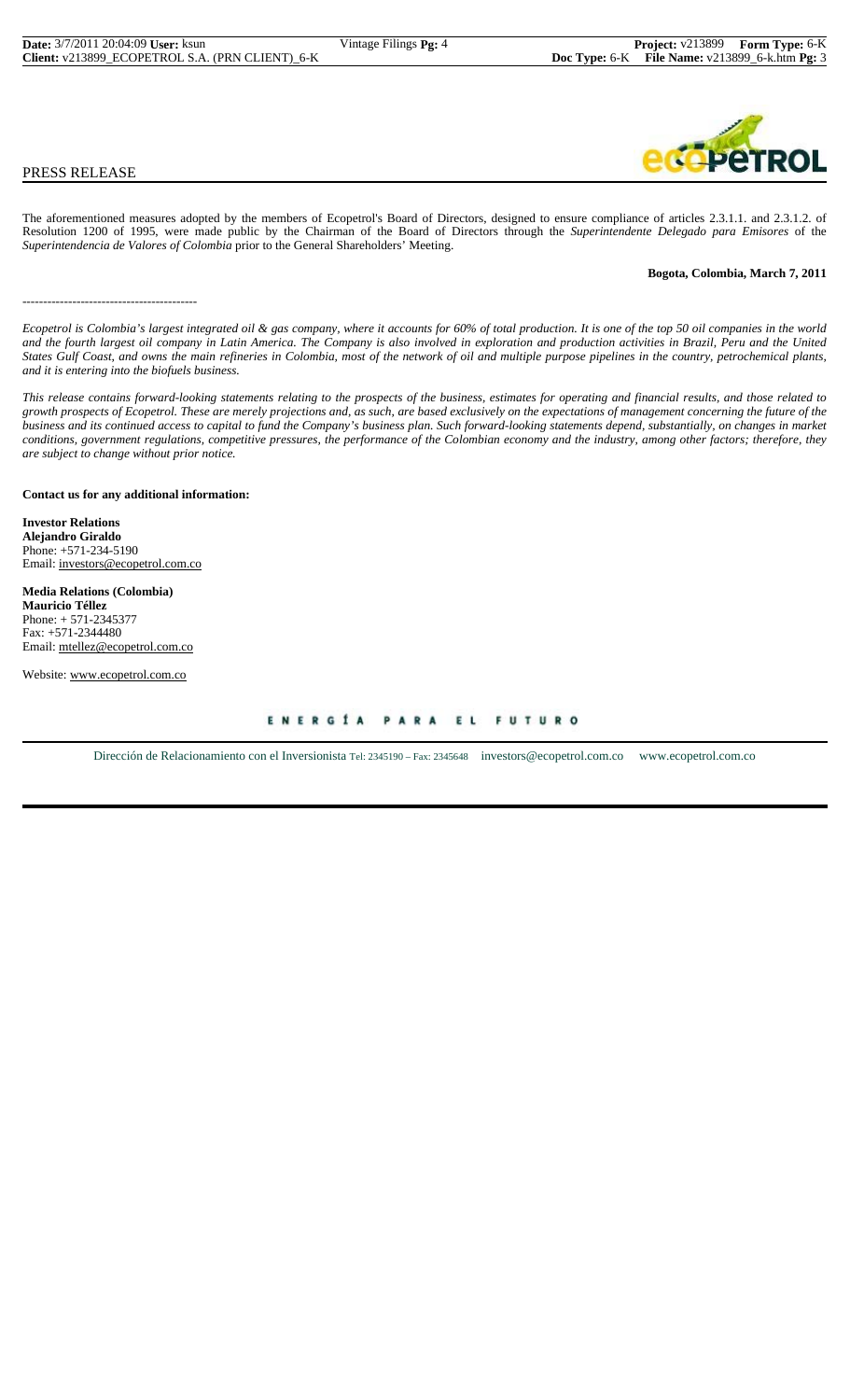| <b>Date:</b> 3/7/2011 20:04:09 <b>User:</b> ksun | Vintage Filings <b>Pg:</b> 5 | <b>Project:</b> v213899 Form Type: 6-K                  |  |
|--------------------------------------------------|------------------------------|---------------------------------------------------------|--|
| Client: v213899 ECOPETROL S.A. (PRN CLIENT) 6-K  |                              | <b>Doc Type:</b> 6-K File Name: $v213899$ 6-k.htm Pg: 4 |  |

### SIGNATURE

Pursuant to the requirements of the Securities Exchange Act of 1934, the Registrant has duly caused this report to be signed on its behalf by the undersigned, thereto duly authorized.

Date: March 7, 2011

Ecopetrol S.A.

By: /s/ Adriana M. Echeverri

 Name: Adriana M. Echeverri Title: Chief Financial Officer